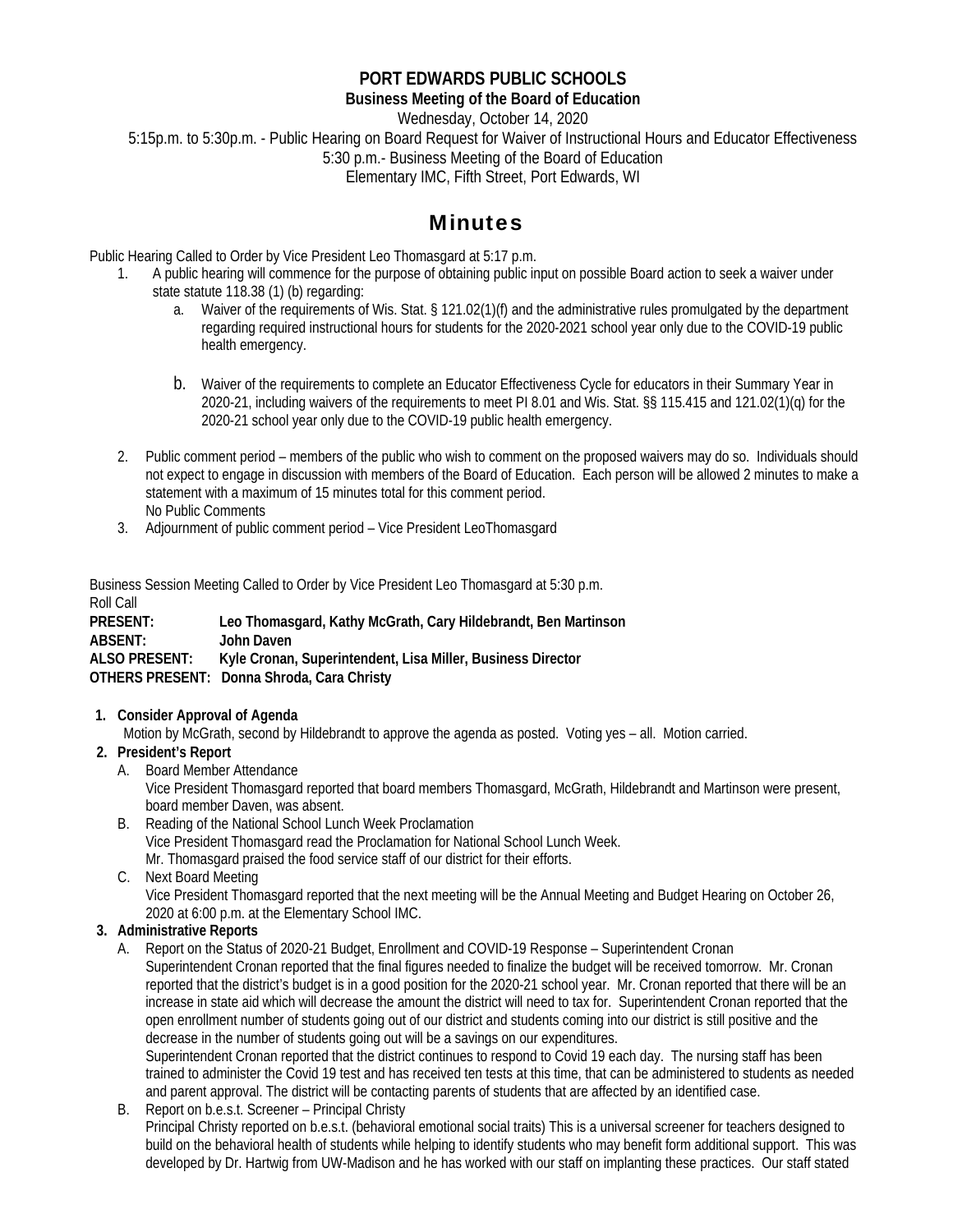that working with Dr. Hartwig was one off the most beneficial professional development days they have had. Dr. Hartwig will be working with our staff again on October 30<sup>th</sup>. Last year the program was through 6<sup>th</sup> grade, this year, due to a grant written by our counselors, it will go through grade 8.

 C. Report on Homecoming Activities – Principal Shroda Principal Shroda reported on all of the activities that took place during Homecoming week. Thanked all advisors for their work to make the week a success. The traditional Homecoming dance was cancelled along with the public pep assembly. With modifications, many other activities took place. The high school students participated in powder buff and powder puff. The parade was held during the day and the route went past the elementary school for all the students to see. The football game was on Friday afternoon and the Homecoming Court was announced at halftime.

#### **4. Questions and Comments from People in Attendance**  None

#### **CONSENT AGENDA:**

 **5. Consider Approval of Minutes of Past Meeting – September 9, 2020, September 28, 2020** 

 Motion by McGrath, second by Hildebrandt to approve the minutes of past meetings. Voting yes – all. Motion carried.  **6. Consider Approval of Financial Reports** 

- A. Check Summaries ................................. September 1-30, 2020
- #30728 30817 & 202000085 -202000286 \$319,980.16
- B. District Revenue Report ........................ September 1-30, 2020
- C. District Expenditures Report .................. September 1-30, 2020
- D. Cash Receipt Summary…………………September 1-30, 2020
- E. September Cash Balance Report
- F. September Fund 60 Activity Accounts Report
- G. September Substitutes Report
- H. Budget Revision
- I. Consider Approval of Gifts

Motion by Hildebrandt, second by McGrath to approve the financial reports as presented. Voting yes – all. Motion carried.

#### **UNFINISHED BUSINESS**

#### **7. None**

#### **NEW BUSINESS:**

- **8. Consider Approval of a Resolution Authorizing District Administrator to make an application to the Department of Public Instruction for a waiver of the following:** 
	- a. Waiver of the requirements of Wis. Stat. § 121.02(1)(f) and the administrative rules promulgated by the department regarding required instructional hours for students for the 2020-2021 school year only due to the mitigation efforts the District has implemented to address the current COVID-19 public health emergency.
	- b. Waiver of the requirements to complete an Educator Effectiveness Cycle for educators in their Summary Year in 2020-21, including waivers of the requirements to meet PI 8.01 and Wis. Stat. §§ 115.415 and 121.02(1)(q) for the 2020-21 school year only mitigation efforts the District has implemented to address the current COVID-19 public health emergency.

Motion by Martinson, second by Hildebrandt to approve the Resolution Authorizing District Administrator to make an application to the Department of Public Instruction a waiver of the above requirements. Voting yes – Thomasgard, McGrath, Hildebrandt, Martinson. Motion carried.

**9. Consider Approval of Waiving the Advance Notice Requirement for Unpaid Leave of Absence Requested by a Teacher**  Motion by Martinson, second by McGrath to approve waiving the advance notice requirement for unpaid leave of absence requested by a teacher. Voting yes – all. Motion carried.

#### **10. Consider Approval of Middle School Football Coach – Shane Steltenpohl**

 Motion by McGrath, second by Hildebrandt to approve Middle School Football Coach, Shane Steltenpohl. Voting yes – all Motion carried.

**11. Consider Approval of Part-Time Health Aide**  Superintendent Cronan gave a report to the board regarding the nursing services currently in place and what our future needs will be. Asking for approval of a part-time, temporary health aide.

 Motion by Martinson, second by Hildebrandt to approve a part-time, temporary health aide. Voting yes – all. Motion Carried.

**12. Consider Approval of Start College Now Applications** 

Motion by McGrath second by Thomasgard to approve the Start College Now Applications. Voting yes – all. Motion carried.

**13. Consider Approval of Port Edwards School District Calendars**